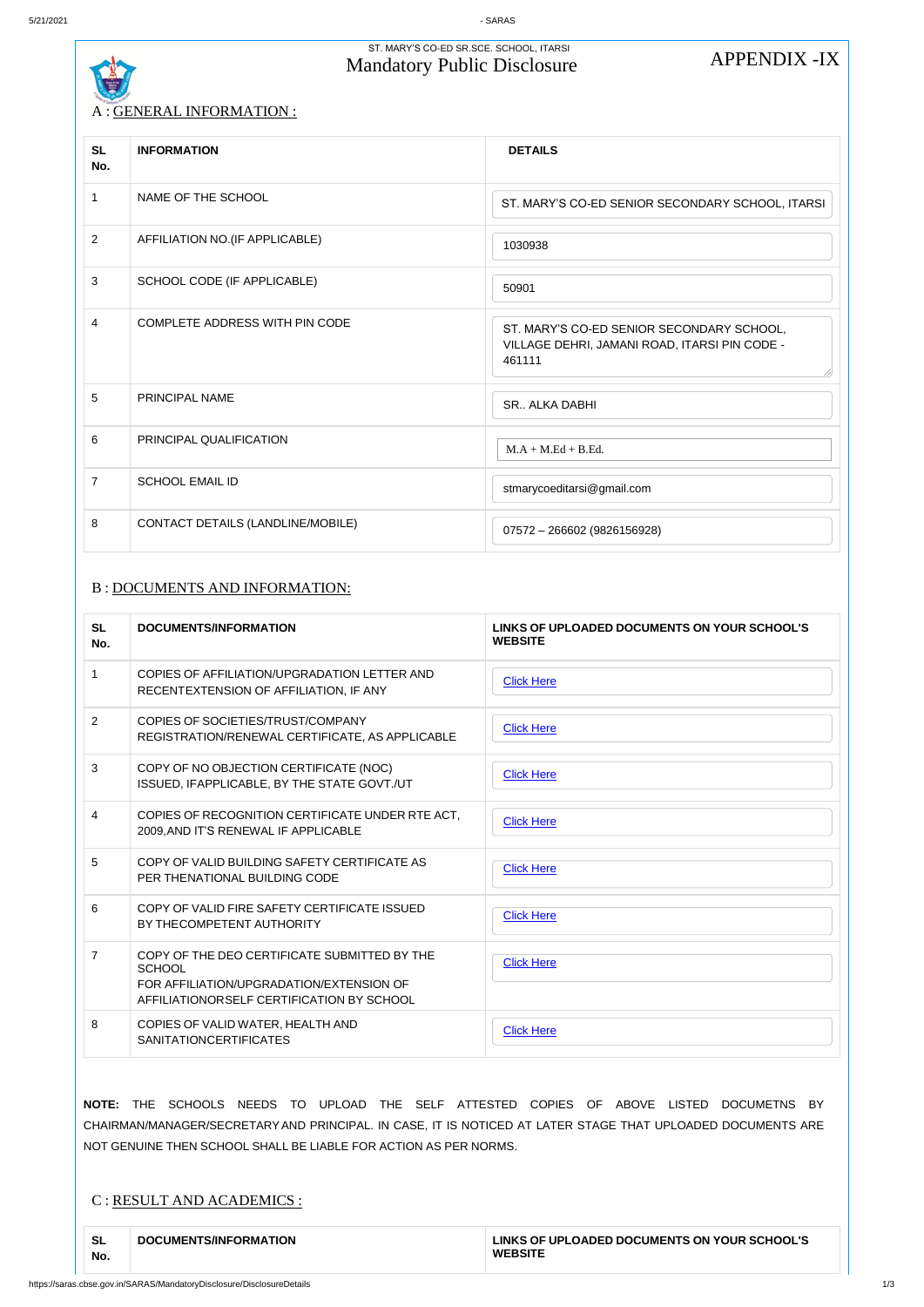|               | FEE STRUCTURE OF THE SCHOOL                                             | <b>Click Here</b> |
|---------------|-------------------------------------------------------------------------|-------------------|
| $\mathcal{P}$ | ANNUAL ACADEMIC CALANDER                                                | <b>Click Here</b> |
| 3             | LIST OF SCHOOL MANAGEMENT COMMITTEE (SMC)                               | <b>Click Here</b> |
| 4             | LIST OF PARENTS TEACHERS ASSOCIATION (PTA) MEMBERS                      | <b>Click Here</b> |
| 5             | LAST THREE-YEAR RESULT OF THE BOARD EXAMINATION<br>AS PERAPPLICABLILITY | <b>Click Here</b> |

### D : STAFF (TEACHING) :

## RESULT CLASS: X

## RESULT CLASS: XII

| $\sim$<br>- | ΆR<br>$\mathbf{v}$ | OF<br>NΩ | ΩF<br>NO. | <b>SACC</b><br>. | DEMADKS<br>* - M A * * * |
|-------------|--------------------|----------|-----------|------------------|--------------------------|

| <b>SL</b><br>No. | <b>INFORMATION</b>                        | <b>DETAILS</b> |
|------------------|-------------------------------------------|----------------|
| $\mathbf{1}$     | <b>PRINCIPAL</b>                          | 01             |
| $\overline{2}$   | TOTAL NO. OF TEACHERS                     | 54             |
|                  | <b>PGT</b>                                | 09             |
|                  | <b>TGT</b>                                | 16             |
|                  | <b>PRT</b>                                | 22             |
| $\mathbf{3}$     | TEACHERS SECTION RATIO                    | 1:5            |
| $\overline{4}$   | DETAILS OF SPECIAL EDUCATOR               | 01             |
| $\overline{5}$   | DETAILS OF COUNSELLOR AND WELNESS TEACHER | 01             |

| <b>SL</b><br>No. | <b>YEAR</b> | NO. OF<br><b>REGISTERE</b><br>D<br><b>STUDENTS</b> | <b>NO. OF</b><br><b>STUDETNS</b><br><b>PASSED</b> | <b>PASS</b><br><b>PERCENTA</b><br><b>GE</b> | <b>REMARKS</b> |
|------------------|-------------|----------------------------------------------------|---------------------------------------------------|---------------------------------------------|----------------|
|                  | 2020-21     | 57                                                 | 57                                                | 100%                                        | 2020-21        |

### E : SCHOOL INFRASTRUCTURE:

| ◡<br>No. | ILAN        | חט. טוו<br><b>REGISTERE</b><br>D<br><b>STUDENTS</b> | דש ויט<br><b>STUDETNS</b><br><b>PASSED</b> | глоо<br><b>PERCENTA</b><br><b>GE</b> | <b>NEIVIANNO</b> |
|----------|-------------|-----------------------------------------------------|--------------------------------------------|--------------------------------------|------------------|
|          | 2020-<br>21 | 46                                                  | 46                                         | 100%                                 | 2020-21          |

| <b>SL</b><br>No. | <b>INFORMATION</b>                              | <b>DETAILS</b>     |
|------------------|-------------------------------------------------|--------------------|
|                  | TOTAL CAMPUS AREA OF THE SCHOOL (IN SQUARE MTR) | 19546.333 sq. mtrs |